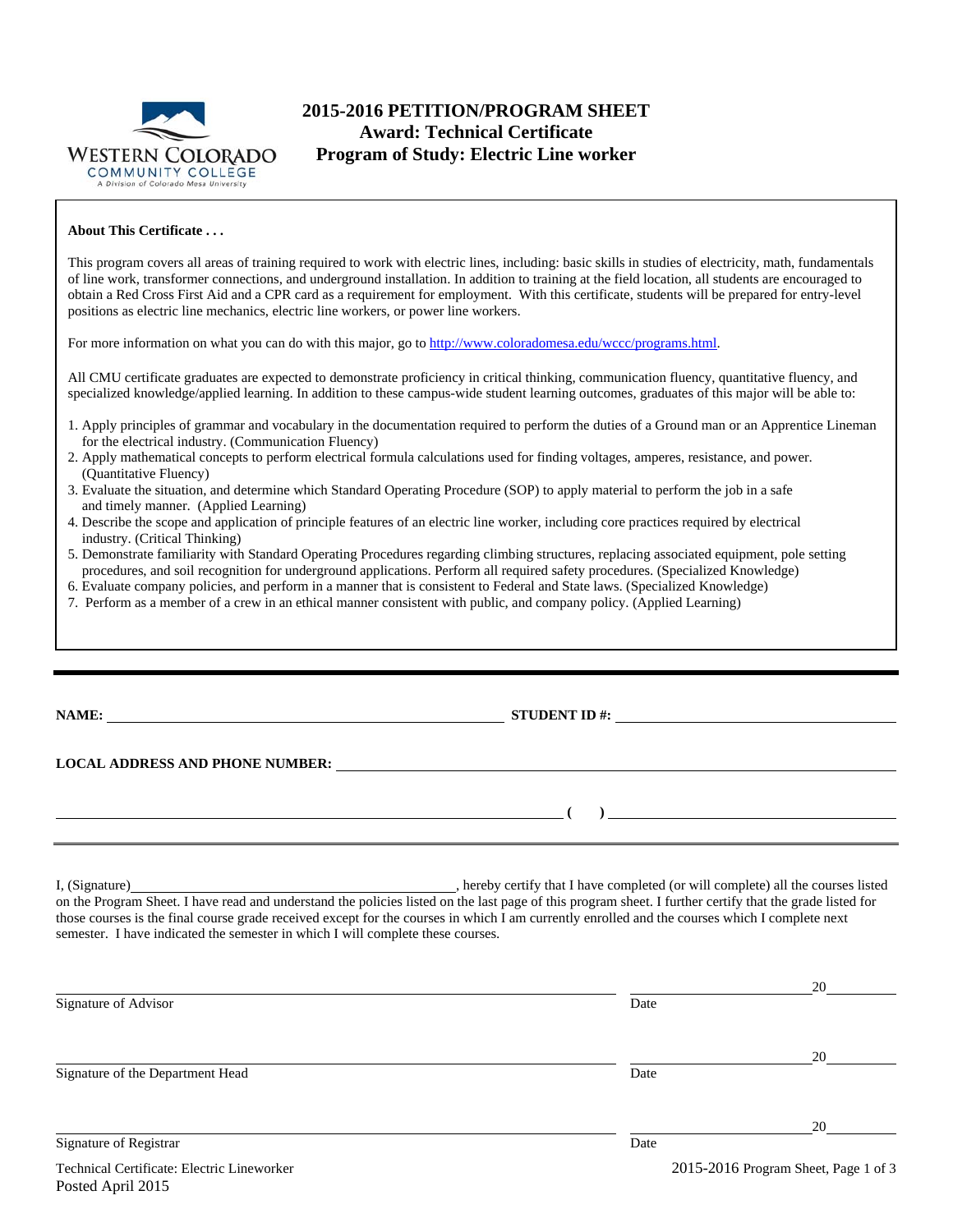#### **Students should work closely with a faculty advisor when selecting and scheduling courses prior to registration.**

#### **DEGREE REQUIREMENTS:**

- 2.00 cumulative GPA or higher in all CMU coursework.
- Pre-collegiate courses (usually numbered below 100) cannot be used for graduation.
- A student must follow the CMU graduation requirements either from 1) the program sheet for the major in effect at the time the student officially declares a major; or 2) a program sheet for the major approved for a year subsequent to the year during which the student officially declares the major and is approved for the student by the department head. Because a program may have requirements specific to the degree, the student should check with the faculty advisor for additional criteria. It is the student's responsibility to be aware of, and follow, all requirements for the degree being pursued. Any exceptions or substitutions must be approved by the student's faculty advisor and Department Head.
- When filling out the program sheet a course can be used only once.
- See the "Undergraduate Graduation Requirements" in the catalog for additional graduation information.

| TECHNICAL CERTIFICATE: ELECTRIC LINEWORKER<br>(38 semester hours) |                                    |   | Course No Title         |                 |                                   | Sem.hrs Grade Term/Trns |  |
|-------------------------------------------------------------------|------------------------------------|---|-------------------------|-----------------|-----------------------------------|-------------------------|--|
|                                                                   |                                    |   |                         |                 |                                   |                         |  |
| Course No Title                                                   |                                    |   | Sem.hrs Grade Term/Trns | ELCL 132L       | Electrical Distribution Theory II |                         |  |
|                                                                   |                                    |   |                         |                 | Lab                               |                         |  |
| <b>MATH 107</b>                                                   | <b>Career Mathematics</b>          |   |                         | ELCL 137        | <b>Advanced Electrical</b>        |                         |  |
| <b>ELCL 120</b>                                                   | <b>Fundamentals of Electricity</b> | 4 |                         |                 | <b>Distribution</b>               |                         |  |
| ELCL 125                                                          | Job Training and Safety            |   |                         | ELCL 137L       | <b>Advanced Electrical</b>        |                         |  |
| <b>ELCL 131</b>                                                   | Electrical Distribution Theory I 4 |   |                         |                 | Distribution Lab                  | 4                       |  |
| ELCL 131L                                                         | Electrical Distribution Theory I   |   |                         | ELCL 140        | <b>Underground Procedure</b>      | 4                       |  |
|                                                                   | Lab                                | 4 |                         | ELCL 140L       | Underground Procedure Lab         | 2                       |  |
| <b>ELCL 132</b>                                                   | Electrical Distribution Theory II4 |   |                         |                 |                                   |                         |  |
|                                                                   |                                    |   |                         | <b>ELCL 145</b> | <b>Hotline Procedures</b>         |                         |  |
|                                                                   |                                    |   |                         |                 | ELCL 145L Hotline Procedures Lab  |                         |  |

## **SUGGESTED COURSE SEQUENCING FOR THE TECHNICAL CERTIFICATE WITH A SPECIALIZATION IN ELECTRIC LINEWORKER**

This is a recommended sequence of course work. Certain courses may have prerequisites or are only offered during the Fall or Spring semesters. It is the student's responsibility to meet with the assigned advisor and check the 2 year course matrix on the Colorado Mesa website for course availability.

| <b>First Semester</b> |                                         | <b>Hours</b> | <b>Second Semester Hours</b> |                                         |    |
|-----------------------|-----------------------------------------|--------------|------------------------------|-----------------------------------------|----|
| <b>MATH 107</b>       | Career Mathematics                      |              | ELCL 132                     | Electrical Distribution Theory II       |    |
| ELCL 120              | <b>Fundamentals of Electricity</b>      | 4            | ELCL 132L                    | Electrical Distribution Theory II Lab   | 2  |
| ELCL 125              | Job Training and Safety                 |              | ELCL 137                     | <b>Advanced Electrical Distribution</b> | 2  |
| ELCL 131              | Electrical Distribution Theory I        | 4            | ELCL 137L                    | Advanced Electrical Distribution Lab    | 4  |
| ELCL 131L             | <b>Electric Distribution Laboratory</b> | 4            | ELCL 140                     | <b>Underground Procedures</b>           |    |
| $\ast$                | <b>Standard First Aid/CPR</b>           | $-\!$ $\!-$  | ELCL 140L                    | Underground Procedures Lab              | 2  |
|                       |                                         | 17           | ELCL 145                     | <b>Hotline Procedures</b>               |    |
|                       |                                         |              | ELCL 145L                    | Hotline Procedures Lab                  | 2  |
|                       |                                         |              |                              |                                         | 21 |

#### \***Special Requirements and Recommendations:**

a. Students will be encouraged to have current First Aid **and** CPR certification before they successfully complete the requirements of this program. This may achieved by any of the following: (1) holding current cards; (2) obtaining American Red Cross "Standard" or "Advanced" rating and American Heart Association or equivalent certification, or (3) successfully completing KINE 265 offered by Colorado Mesa University.

c. Additional expenses – Students will be required to purchase or have approximately \$1000.00 in tools and personal equipment. This does not include required textbooks or an adequate pair of work boots. These costs may vary with student needs and brand or quality of tools or equipment purchased. All safety glasses must meet the minimum industry safety standard of Z-87 with side shields.